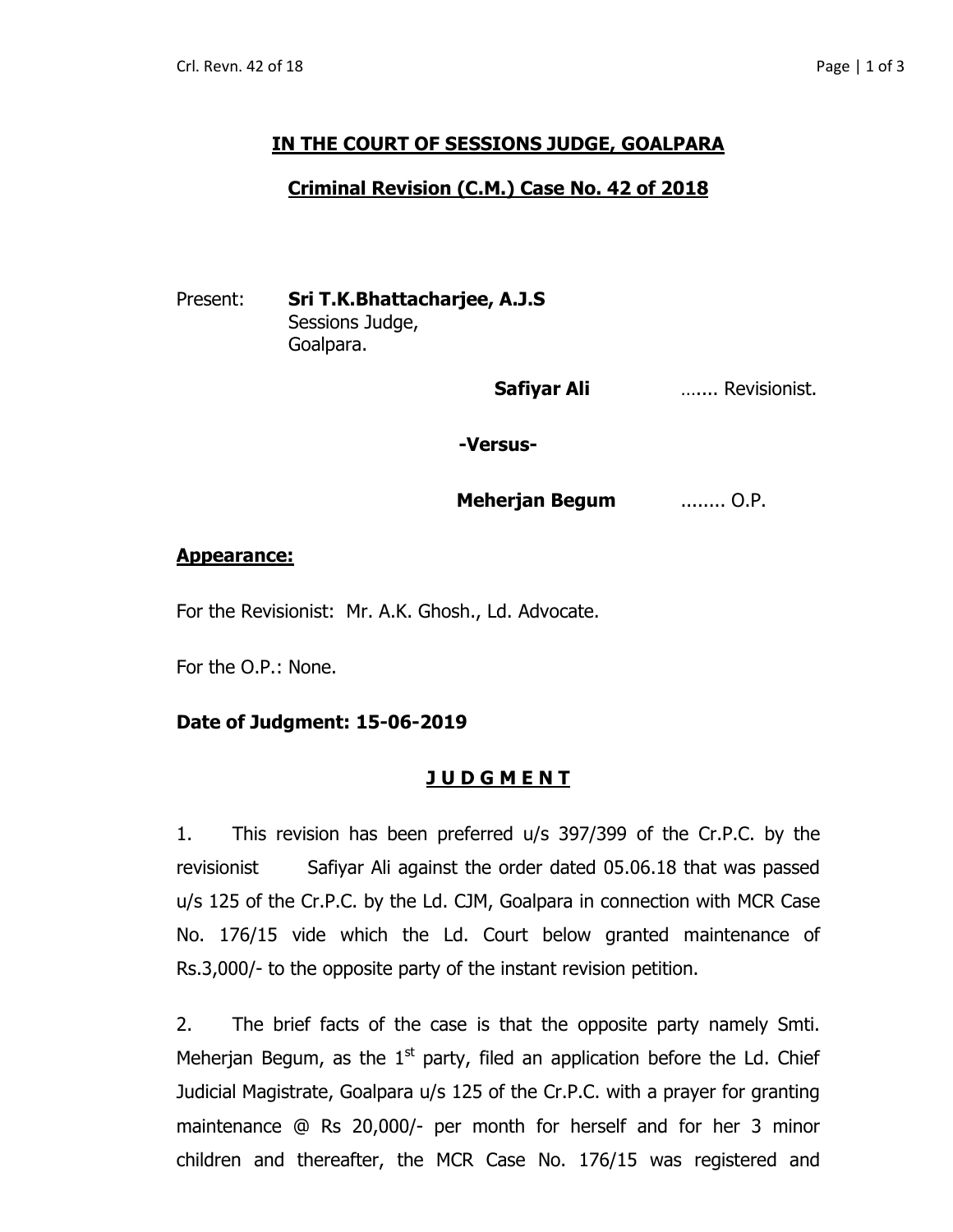transferred to the court of Ld. Addl. CJM, Goalpara and subsequently, the case again transferred to the court of Ld. JM  $1<sup>st</sup>$  Class and thereafter, it was taken back to the file of Ld. CJM, Goalapra who was pleased to pass an order on 05.06.18 in favour of the  $1<sup>st</sup>$  party after hearing and directed the revisionist to pay a monthly maintenance allowance of Rs. 1,000/- (Rupees One thousand) only to the  $1<sup>st</sup>$  party Smti. Meherjan Begum (O.P. of this case) and Rs. 1,000/- each to the 2 minor children as maintenance i.e. Rs. 3,000/ in total to the  $1<sup>st</sup>$  Party.

3. Being highly aggrieved and dissatisfied with the aforesaid order dated 05.06.18 the present revision had been preferred on the grounds set forth in the memo of the revision. However, the revisionist side remained absent during the hearing and also failed to serve the notice upon the O.P. but in view of sec 403 of the Cr.P.C. it is not felt necessary to hear the parties in this context. I have perused the LCR that had been received in this context in order to determine the following:-

## **Point for determination:**

4. Whether the impugned order dated 05.06.18 passed by the Ld. Lower court suffers from any impropriety, illegality etc. and is sustainable in law or requires any interference by this Court?

## **Discussion, Decision & Reasons:**

5. On perusal of the entire materials available before me and also the impugned order dated 05.06.18, it is found that before passing the impugned order the Ld. Lower Court was pleased to give an opportunity of hearing to both the parties who had adduced evidence in support of their respective pleas and thereafter, granted the maintenance allowance in accordance with the provisions of section 125 of Cr.P.C. It may be mentioned in this context that the amount to be awarded as maintenance is the exclusive discretion of the Magistrate and further, the law is well settled that strict proof is not